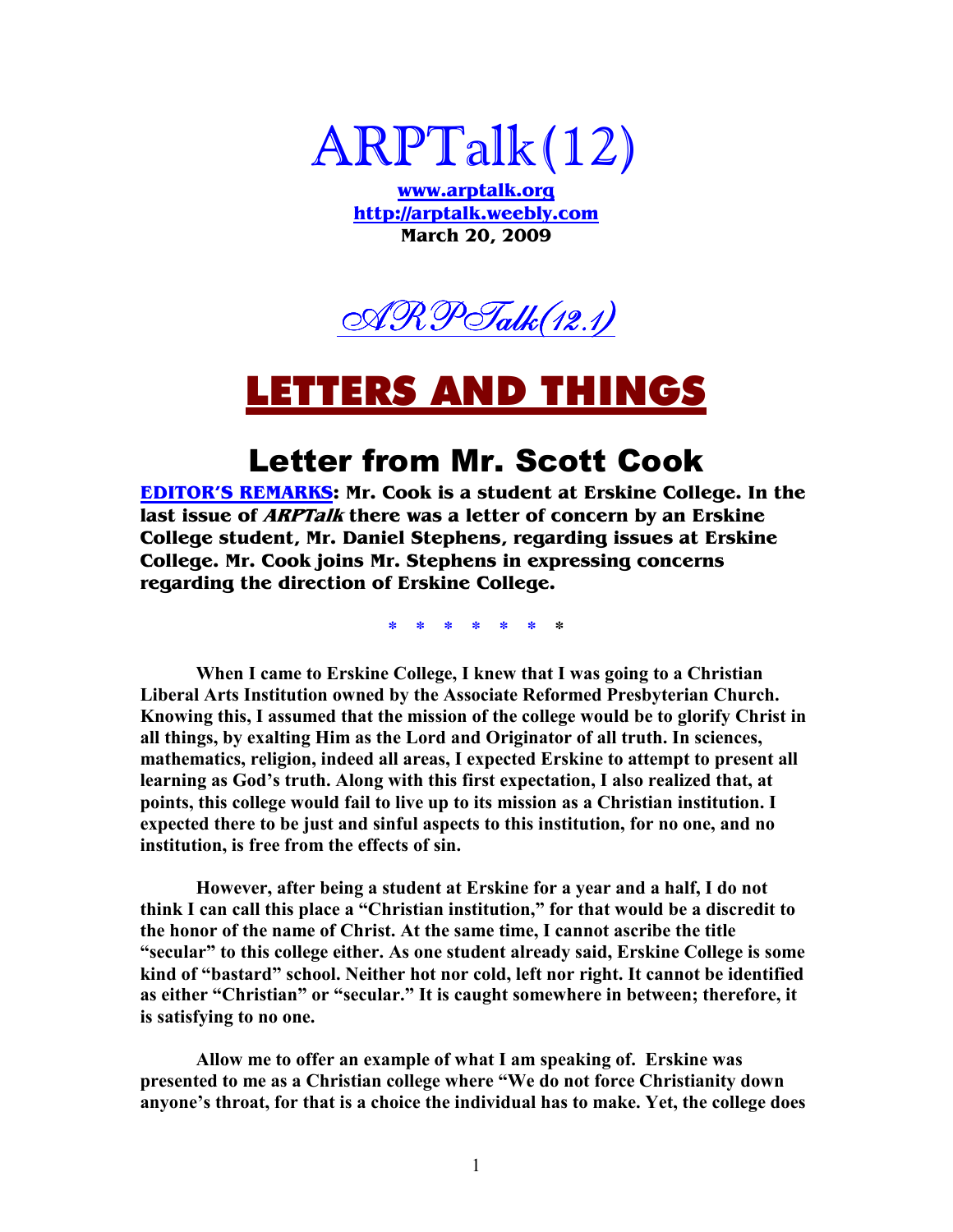**strive to make a 'Christian environment' where Christ is preeminent in all things." This sounded good, but I soon realized it was but a façade. I took my two freshmen History courses with Dr. Sandra Chaney. Instead of using "A.D." and "B.C." for dates in history, she switched to "C.E." (Common Era) and "B.C.E." (Before the Common Era), which is the politically correct way for identifying dates. This is a relatively small and insignificant change, but it is an example of her education philosophy: an attempt to present history, not in Christian terms, but in a more "neutral and objective way," very much in the vein of what Francis Schaeffer called "Humanism." She instructed our class that the early Jewish faith was originally henotheistic (the Hebrews chose to serve only one of the many gods they thought existed) and that only later did the faith become monotheistic (believing that only one god exists). Furthermore, she taught, via a video from the History Channel, that the Hebrew Old Testament was not written until the Babylonian exile, and that many of the biblical narratives are Jewish spins on Babylonian myths that the Jews encountered in captivity. She did not teach this as a theory and then present an orthodox interpretation of the Old Testament; she simply stated these things as facts. One must interact with these theories in order to be well educated, but that does not mean that this evolutionary view of Hebrew religion must be taught as truth. Furthermore, how can Dr. Chaney hold to the definition of an evangelical provided by the ARP Church? She cannot affirm the Old Testament to be the inspired, authoritative, inerrant Word of God. This, in my opinion, presents a serious problem.** 

**I can continue with examples of how Dr. Chaney is in line with other secular philosophies (i.e., feminism), but I think my point is clear: she teaches history from a secular, non-Christian perspective.** 

 **The fact that incoming freshmen are encouraged to hold secular views is a tragic fact. What is even more tragic is that secular teaching is not an isolated issue for Erskine, nor is it localized to a few departments. I speak of Dr. Chaney at length, but only to show an example of the secularism that runs through this school. It is endemic throughout the institution. I could go on and on citing more examples of the same sort of secular humanism in numerous teachers throughout the broad spectrum of the school's departments.** 

 **What I find to be even more perplexing is that this is not some new issue for Erskine. Many of the teachers who do not hide their non-Christian positions have been here for a very long time. In addition, I have seen no positive action by the school's administration to deal with this. Professors who promulgate non-Christian views have been hired within the last year, and I do not see the administration exerting its influence to curtail teachers who do disservice to the name of Christ. It**  is a fact that our science department teaches Naturalistic Darwinian evolution as **scientific truth without considering any of the ramifications of Genesis 1 and 2. It is a fact, well known, that Dr. Crenshaw tries to force repackaged enlightenment modernism down the throats of young freshmen in his seminar class. Why has this gone on for so long? Why has the current administration done nothing to halt this?**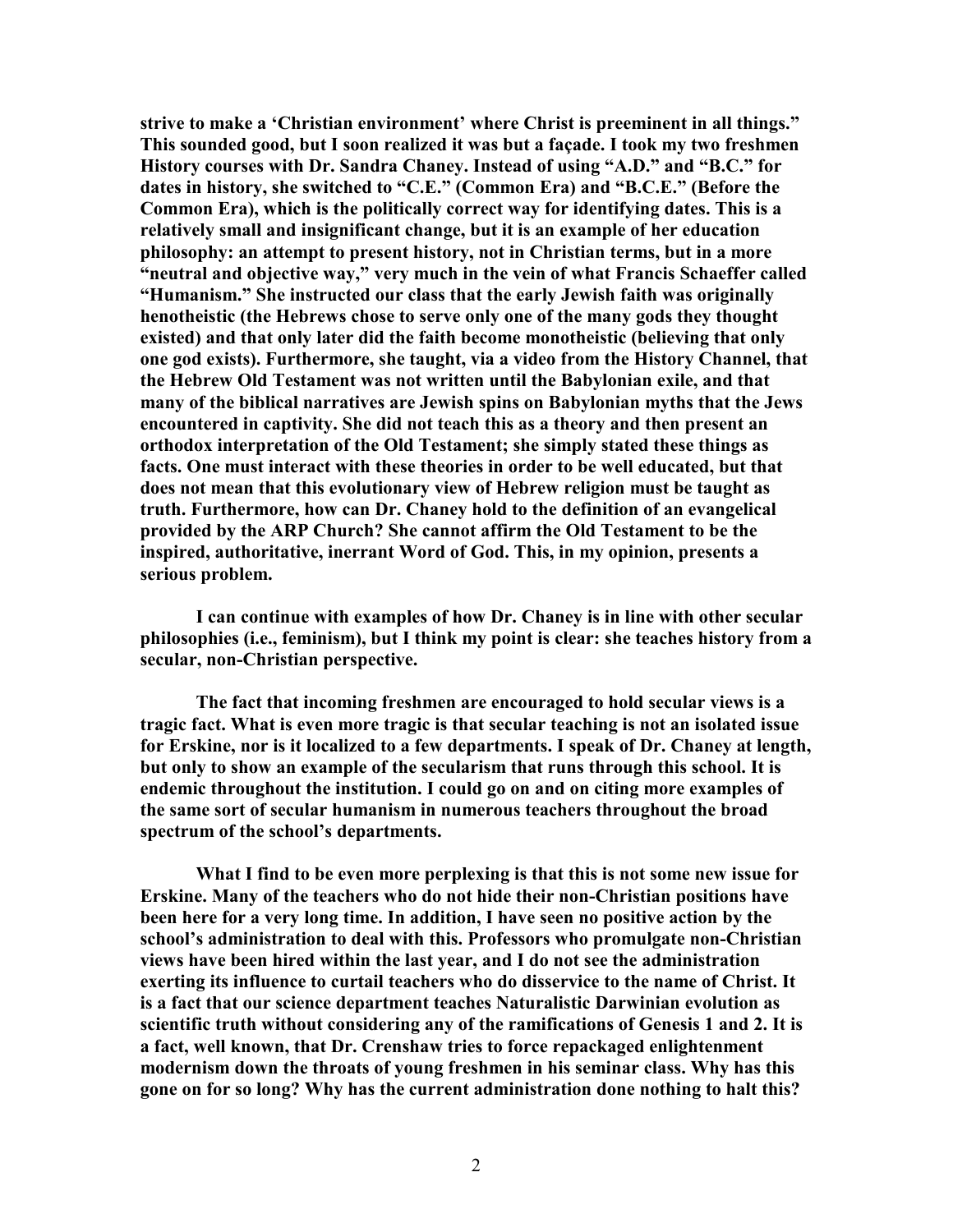**This is not acceptable. When potential students read on the Erskine website that "Many American colleges [have] abandoned their commitment to the historic Christian faith; however, from its inception, Erskine College has been committed to the principle that facts and values—learning and faith—are inseparable," they ought to be able to trust that they will get a uniquely Christian liberal arts education, not some form of moralistic secularism that they can get somewhere else for less tuition. It is false advertising for this school to say that it stands in the "historic Christian faith" when the administration makes no apparent effort to stop teachers from frequently attacking the Christian faith.** 

 **We have only two options. We can either choose to enforce the mission statement of Erskine College and truly become a Christian liberal arts college or we can drop all the false advertisement and come out and call ourselves a secular college. Either option is preferable to the "bastard" situation we have now.** 

 **As I have said, I would not call Erskine either secular or Christian, but I do know of at least one fitting title for the school: DA,GEROUS. It is dangerous on two accounts. We stand in danger of the judgment of God, and we risk the welfare of our young people.** 

The Old and New Testaments are replete with warning against being **lukewarm in devotion to Christ. Matthew records how Jesus scolded the Pharisees for presenting an outwardly religious veneer while being inwardly filled with all forms of defilement. The prophets continually scolded Israel for maintaining the signs of religion while robbing those signs of anything they signified. Erskine would do well to heed the warning of Martin Luther: "If I profess with the loudest voice and clearest exposition every portion of the Word of God except precisely that little point which the world and the devil are at that moment attacking, I am not confessing Christ, however boldly I may be professing Him. Where the battle rages there the loyalty of the soldier is proved; and to be steady on all the battle front besides, is mere flight and disgrace if he flinches at that point" (Francis Schaeffer,**  *The Complete Works of Francis A. Schaeffer***, vol. 1, p. 11) It does not matter how much this institution, its administration and faculty, say that they follow Christ, if they do not take up the task of giving an orthodox Christian education to its students. In effect, they are not fighting where the battle is raging, and they are not loyal to Christ or faithful to His church.** 

 **As a member of an ARP church, I would say it is dangerous for us to send our covenant young people here. It is one thing to send our young people to a school where they expect to be taught a secular world view, but it is quite another to send them to a place where they expect to be given a Christian interpretation of the world, only to be given secular teaching with moralistic elements here and there. I do not deny that there are good and godly teachers and administrators here, but their influence is not powerful enough to ensure that our young people are given a sound Christian liberal arts education.**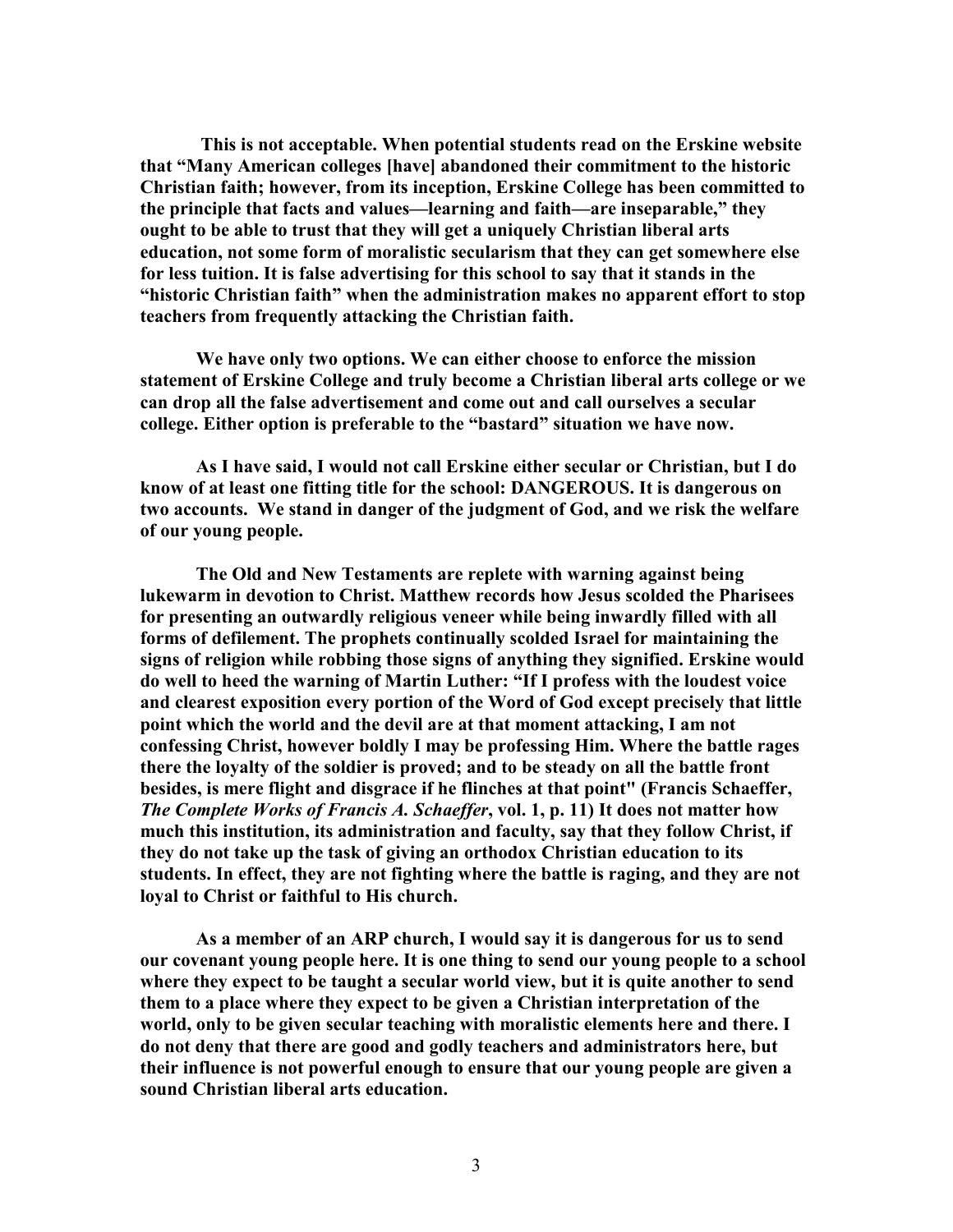**Let us either fix the problems at Erskine and be faithful to the gospel or drop the Christian label. But what we should not allow is secular teaching with a Christian title. It is expected that the world will slander the name of Christ, but the church and her institutions ought not to be a part of this slandering of His holy name.** 

**Scott Cook Erskine Judicial Council Member Class of 2011** 

### Letter from Rev. Tony Locke

**EDITOR'S REMARKS: Rev. Locke is the Pastor of the Newberry ARP Church, Newberry, SC. Mr. Locke's letter is in response to issues in Second Presbytery involving Dr. L Thomas Richie, the former Pastor of the Young Memorial ARP Church, Anderson, SC, and the Session of the Young Memorial ARP Church. There is considerable "heartburn" amongst a goodly number of ministers and elders in Second Presbytery as regards the outcome of decisions regarding Mr. Richie and the Young Memorial ARP Church. Since the meeting of Presbytery, March 10, 2009, a spirited email discussion has been joined. The Editor of ARPTalk does not agree with all of Mr. Locke's views and conclusions, but the Editor does believe that Mr. Locke's letter is candid and representative of the discussion. Mr. Locke's letter is printed with his permission. The context for this letter is found in the report of the March meeting of Second Presbytery in the current issue of ARPTalk. Mr. Locke encourages the readers of ARPTalk to dialogue with him regarding the issues he addresses in his letter. His email address: anthonyrlocke@gmail.com.** 

**\* \* \* \* \* \* \*** 

**I am fearful hitting the "***reply all***" button not knowing who will read this. I am committed to the peace and prosperity of Second Presbytery and would hate to prolong negative dialogue. People fear that the recent issues Second Presbytery was forced to handle related to our purity and did not reach a final resolution. So, with fear and trepidation, I am going to share my thoughts.** 

**Recent issues are not happening in a vacuum for me. I have more than a dozen people in my community that drive to a PCA church outside of town because our ARP denomination is so liberal. The first time I heard this I was very perplexed**  that they would say such a thing. Within the Newberry community my testimony **and the testimony of our church is main stream Reformed and evangelical. Our**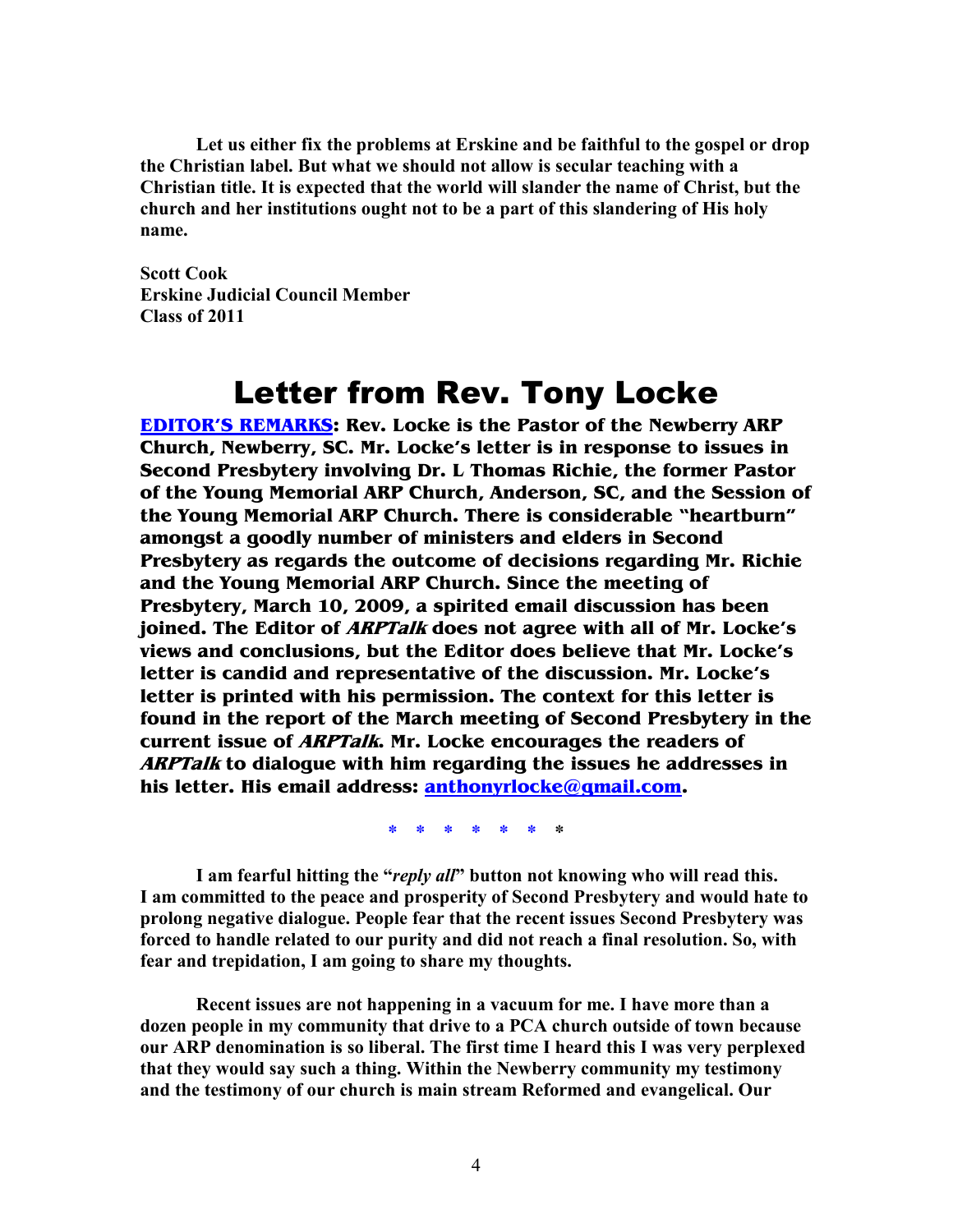**standards are not a witness to our faith but a standard by which we measure our orthodoxy. We fully subscribe. So, when I meet people unconvinced that our church is a safe place to belong, I ask them what led them to this conclusion. I usually get one of two answers. Either, that the Anderson church has been around a long time, is in good standing within the Presbytery, and we as a Presbytery have never challenged their ministry. Or, that Erskine College is our institution and it promulgates evolution.** 

**So, despite my personal pastoral convictions and the Newberry church's commitments to the Apostles' doctrine, we as a church have been unable to elevate our testimony over the testimony of the ARP denomination within our regional context.** 

 **Based on this personal experience, it is my opinion that Southern ARP churches that find themselves defined by Erskine College and in close proximity to the Anderson church will struggle to attract conservative families. This is not an excuse for not growing. Last week we received a family that formerly attended Liberty University. There are exceptions. But, it is my opinion that other families do not join our church for fear that we are hiding liberal tendencies behind our warm smile.** 

Recently, I ate lunch at the NCO club at Ft Jackson. Most of our lunch **conversation consisted of me defending our denomination and my involvement in it to PCA chaplains. My defense was that Erskine College is in transition. It is slowly coming around but it takes at least 10 years to see changes because of tenure and such. I did not make a defense of the seminary. I support the current roster of faculty despite the other debates. Regarding the Anderson church and the doctrinal allegations about their minister, my defense was that Second Presbytery was doing what it could via a commission. I think I lost that argument when the commission stopped short of their charge to review confessional fidelity based on previously recorded sermons. The commission chose to believe that no audio of sermons preached and no sermon transcripts were available.** 

**So, I find myself searching for a response to those who charge me and my denomination with passive acceptance of liberal teaching. What do I tell prospective church members that assume negative things about my church from the louder testimony of these other ARP entities?** 

**What can we do? Well, for the last three decades we lived with it. Small groups of conservative men complained behind closed doors, but we did nothing corporately to confront the nonconformity to our standards. And at this time, when the minister of the Anderson church is retiring, some members of our Presbytery want to ratchet up the noise and kick him in the pants as he walks out the door. Are we to find our corporate courage now that he is transitioning to solo**  status without the congregation and session to back him up? Now we want to pick **up sticks and matches? I say too little too late.**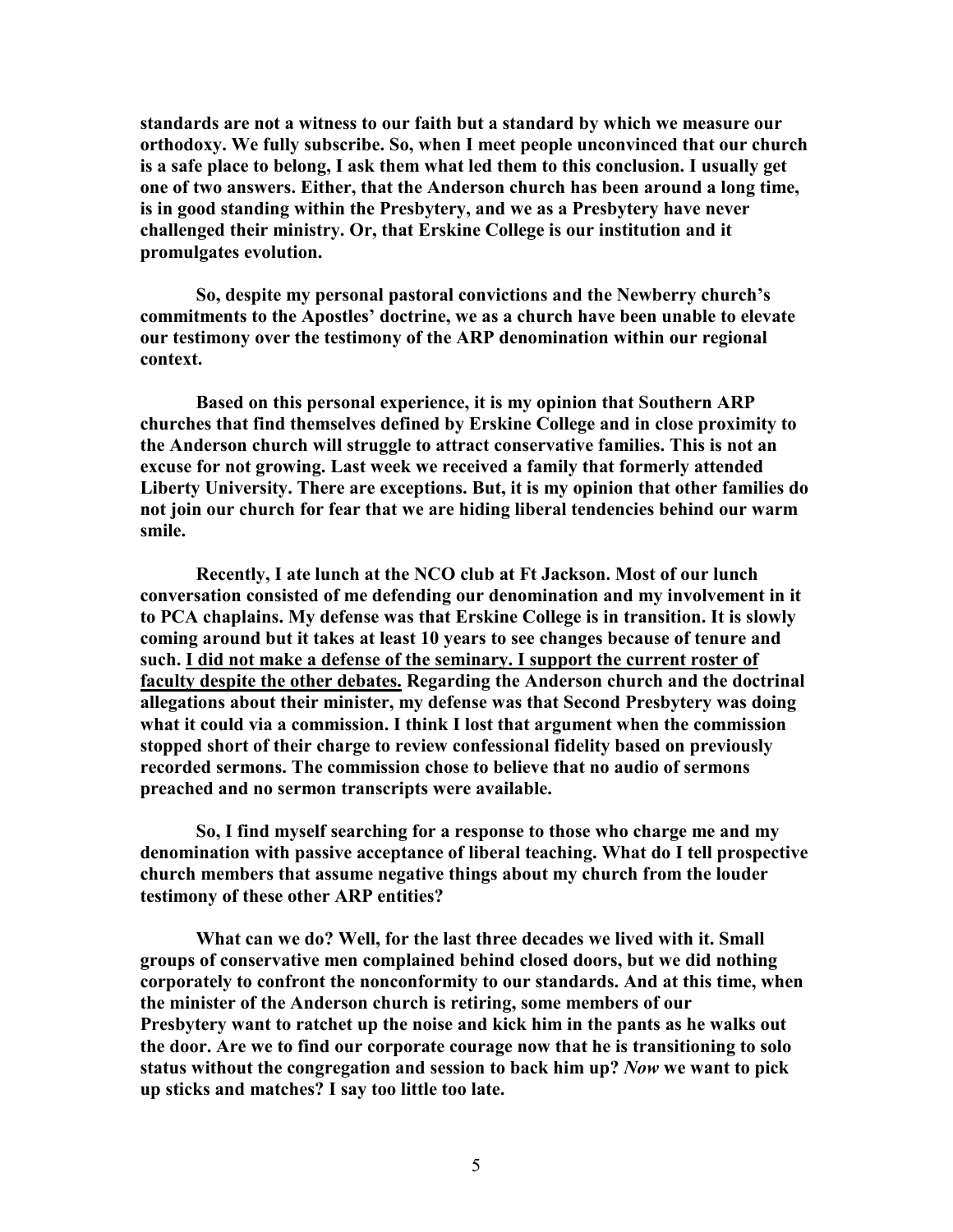**In truth, we are progressing as a denomination to be more conservative. As we do so our angst increases toward those unwilling to walk this path with us. The question being raised is how to handle churches, institutions or individuals unwilling to join our newly minted conservative moral majority? How do we approach folks grandfathered into our denominational family back when subscription to our standards could be done with escape clauses and crossed fingers? I believe that how we treat each other in moments like this says more about our Christianity than what perfect orthodoxy says about our Christianity. We need the patience of Job and the love of God. We must treat people like family. We must not vilify because our doctrines are now in the majority.** 

**What do I think our course of action should be toward those outside the majority? I say live with it. Like any family that has a crazy uncle or a wayward child. It's part of who we are. We have a long past. A few nano seconds of that past is hard to defend. That regrettable past is still affecting our present. Yes . . . but . . .**  *get over it***. Better yet, claim it and learn the lessons.** 

**Admit that the ARPC wasn't always faithful to hold everyone's feet to the fire regarding our Confession. We made some large scale mistakes when we valued national academic standing over confessional fidelity. Some of our churches tried to remove the offense of the cross by diminishing the exclusivity of salvation offered through Christ. Our delay to celebrate the theological buzz-word inerrancy retarded some of our progress and reform.** 

**Hey, it's o.k. to admit these things. The way I present it to prospective church members is that the ARPC is conservative by conviction and not just tradition. We chose to be who we are today and that means more than dispassionately inheriting old convictions from the previous generation. We are not a denomination in an identity crisis and we are on the march. What family doesn't have regrets or failures? Tell prospective church members that we are experiencing a revival, at least a new reformation, and we would love their help living corporate life for the glory of God.** 

Case in point. When Synod joined NAPARC we had to write a bio about **ourselves. We put in that self description that we flirted with joining the PCUS, that we were infected for a time by theological liberalism, we tolerated higher criticism of the Bible, and that we were now making a slow climb back to the conservative**  commitments of NAPARC.

**It's no secret that our denomination is still a mixed bag. There are some ministers in our Presbytery that were against affirming inerrancy, but cut them some slack. Maybe it's because they used the word infallibility the same way. Did you ever ask? Maybe they were worried that people were encouraging faith in the**  *authority* **of the Bible by labeling it inerrant. That would be against the WCF paragraph five of chapter one. The Bible's authority is not established by our**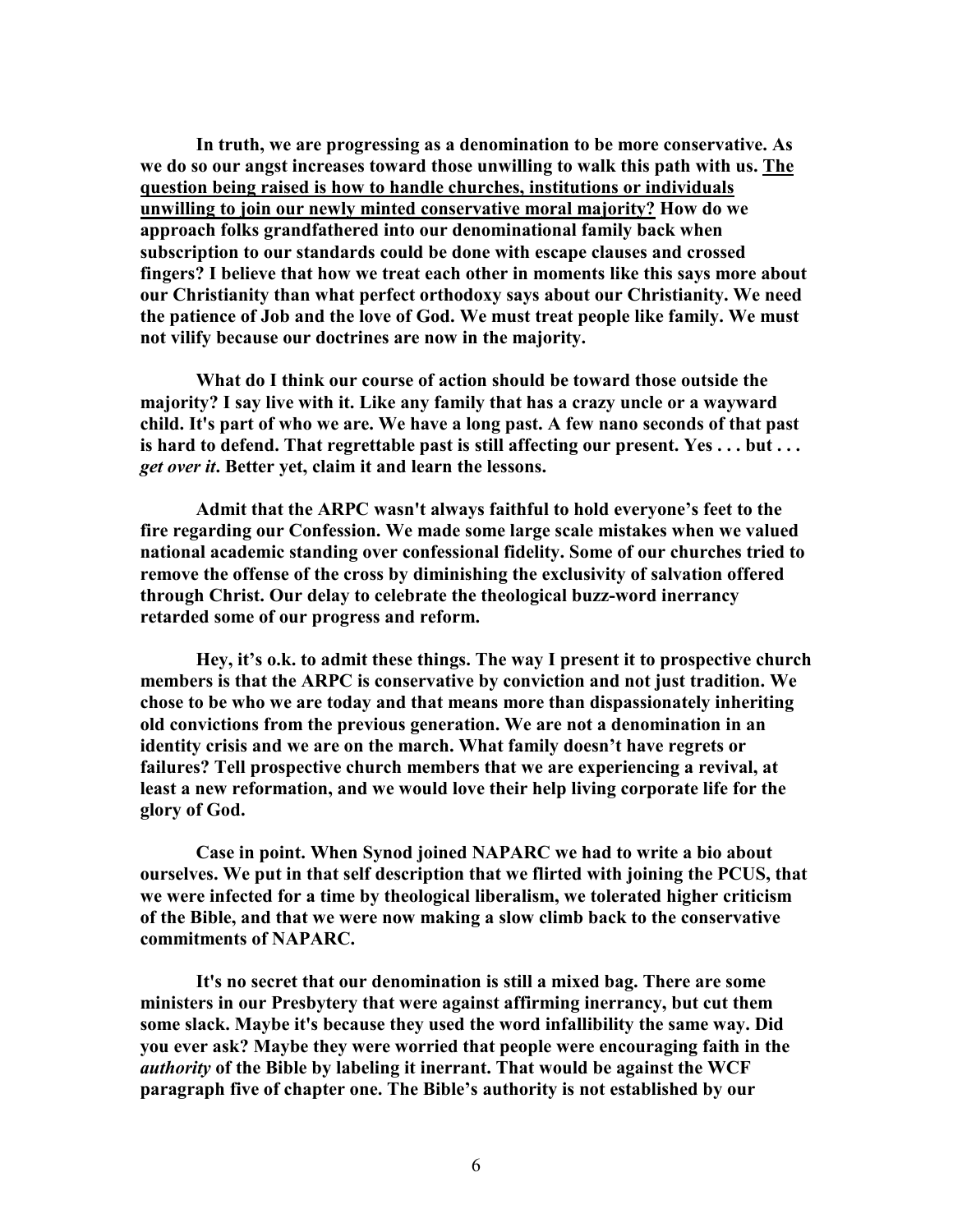**affirming its inerrancy. Either way, these folks have been a part of our family for generations. Don't target them now that a new majority has the upper hand.** 

**Others in our family wanted us to embrace theistic evolutionary possibilities. Others wanted us to teach tolerance toward the homosexual lifestyle instead of God's love of deliverance. Hey, they are still your ARP family! They were baptized into Christ and have grown up with us over the years at Synod, at Music Conferences, Bonclarken camps and in our churches. Don't lynch them now that they are in the minority. Pray for them. Be their best friends: dialogue, debate, reason and maybe God will use you to be a blessing.**

 **Look at it historically. We invited them in years ago. (Maybe they invited us in!?) We have moved our denomination from their liberalism, and now that they are a very small minority we should not want to embarrass them further.** 

**Seriously, what newly discovered passion should awaken Second Presbytery to go any further in dealing with these distractions? Label it as a liberal phase of our denomination and look to the future. We will look very small trying to deal out some sort of punishment to the Anderson church. Pray that they will have enough grace to receive our conciliatory actions and joyfully find their connectionalism with us. The truth is our Presbytery should have acted as a team and handled this years ago. We need to love them and shepherd them back to good standing. Presbytery seems to be doing that and we should pray that work continues.** 

Should we go further to deal with the minister? No. We need to trust the **Holy Spirit's leading of His church through the commission we established and believe God's will for this time was accomplished. We will look very small trying to deal out some sort of punishment to the minister.** 

**Really, our hearts should break for him that he has been humiliated before the church court in his last hour before "honorable" retirement. Why did we not love him enough as a Presbytery years ago to remove this skepticism over his ministry? The commission recently put the questions of the catechism to him and he affirmed his profession in their doctrine. We need to leave it at that.** 

**Sadly, he diminished himself by not providing recorded messages or** *final copies* **of written sermons. For me, his claim that nothing of his sermonic ministry survived in almost 30 years of preaching for the commission to review stretches creditability.** 

**In Christian love I will assume he is telling the truth, but how sad. How depressing to bury your life's work: uncelebrated, unread, and unpublished for fear that Presbytery might review it. Do you know any other minister of the Reformed tradition that ends a life of service to Christ without a single sermon to celebrate?**  Normally sermons are collected, categorized and published, but not for this man. **Why were his sermons discarded over a 28 year period? Was there fear of a future**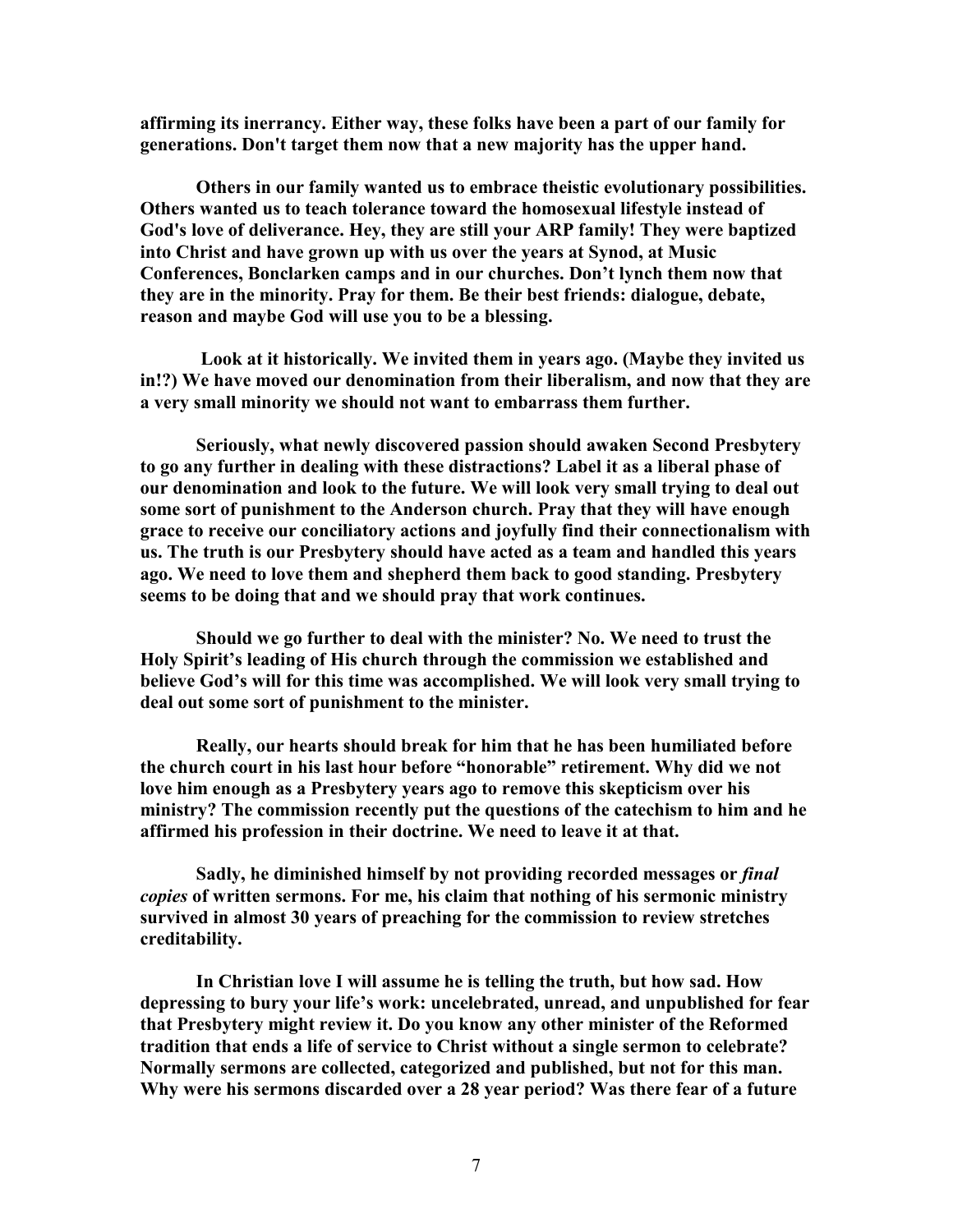**heresy trial even 30 years ago? Who knows! He stands before God. I think we should let the matter drop off our Minister and Work agenda. With love and**  compassion we need to reclaim him for the glory of God. Nothing less will be **acceptable from us. He is part of our past and present. He is family. Don't begrudge God's patience and mercy.** 

**In conclusion, I hope God blesses these years of the ARPC. I hope Erskine College can rediscover her Christian identity so that we can joyfully support her with our money. I pray Second Presbytery will have the fortitude in the future to nip neo-orthodoxy in the bud before it festers into a legacy. My greatest prayer and concern is that we will become so loving, so compassionate, and so aware of God's mercy to us that when making our boast in the Lord we will attract the world to the Savior. Folks, we need a return to biblical evangelism.** 

**Sorry for this being so long. These were weighty issues and I was asked to rewrite it for a general public.** 

**Blessings,** 

**Tony Locke** 

**(scroll down to the next article)**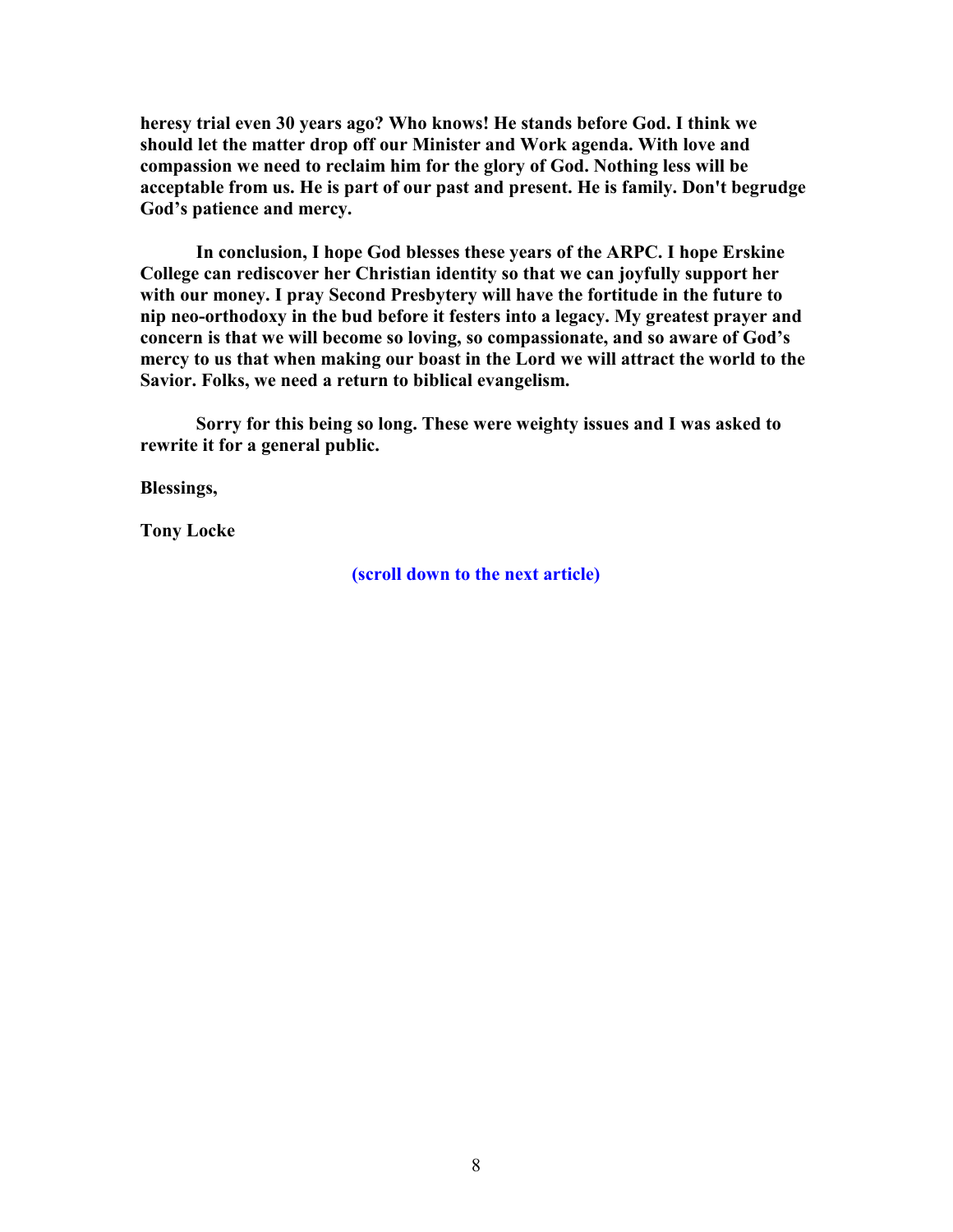

# REPORT ON THE MEETING OF RST PRESBYTERY

**Highlights from the Spring Meeting of First Presbytery of the ARP Church March 10, 2009 Compiled by Mr. Tom Patterson, Stated Clerk** 

- **Voted down a proposal to request Synod to divide the Presbytery.**
- **Affirmed the language in a Memorial to Synod calling for the severing of all fraternal relations with the Presbyterian Church, U.S.A.**
- **Approved a Memorial to Synod concerning the 500th Anniversary of the birth of John Calvin encouraging the congregations and Presbyteries to promote commemorative events and petitioning the state and national governments and their leaders to mark the date by appropriate resolutions.**
- **Approved the organization of the Covenant of Grace Mission in Winston-Salem. Approved the call to the Rev. Roger Wiles to be pastor of the new church.**
- **Approved first and second reading of amendments to the Presbytery Manual of Procedure.**
- **Granted permission to the Craig Avenue Tabernacle Church to sell the property of its daughter congregation, the Hemby Bridge Mission.**
- **Granted permission for the Hemby Bridge Mission to relocate to Indian Trail. Placed the Hemby Bridge Mission under the oversight of the Church Extension Committee. Re-appointed the Provisional Session for the Mission. Changed the Mission's name to Good Shepherd Community Mission Church.**
- **Appointed Provisional Elders for the Calvary Church and the Rivertown Mission.**
- **Approved a request to the Board of Church Extension for a supplement for the Hope Chapel Mission.**
- **Went on record as supporting church planting in Scotland and requested**  assistance of Outreach North America and World Witness in this endeavor.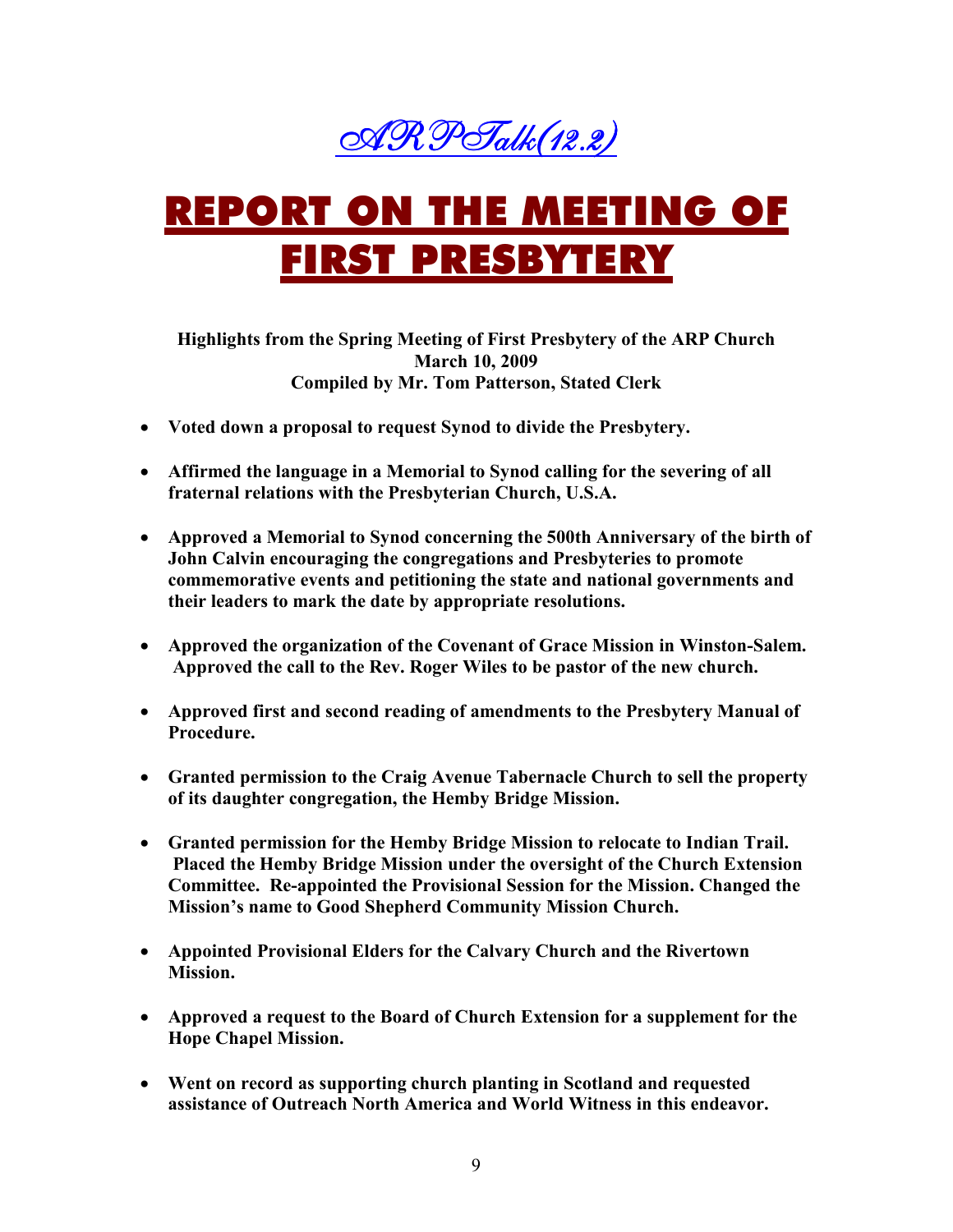**Gave permission for the Treasurer of First Presbytery to receive moneys for this project.** 

- Requested funds from Outreach North America for an emerging mission in the **North Davidson Street area of Charlotte.**
- Noted the forming of a group in Southport who desire to establish an ARP **Church there.**

**Endorsed the candidacy of the Rev. Juan Carlos Unda as an Army Chaplain.** 

- **Removed the Rev. Scott Siems from the roll of ministers and Mr. Jeff Weber**  from the roll of seminary students. Noted the transfer of the Rev. Luke Davis to **the PCA.**
- **Received 3 students under care of Presbytery: Patrick Gretzinger (All Saints), Josiah Jones (Coddle Creek), and Tripp Kimbrough (Christ Community).**
- **Licensed Student Robert Arendale and approved his ordination and call as associate pastor to the Ballantyne Church.**
- **Approved the call to and ordination of Licentiate Stephen Myers to the Pressly Memorial Church.**
- **Sent a motion to the General Synod asking the Moderator to form a special commission to investigate whether the oversight exercised by the Board of Trustees and Administration of Erskine College and Seminary is in faithful accordance with the Standards of the ARP Church and the Synod's previously issued directives.**
- **Elected Elder Bob Stone (Ballantyne) Moderator for the Fall 2009 Term.**
- **Elected the Rev. John Currid as Vice Moderator for the Fall 2009 Term.**
- **Elected the Rev. Vaughn Hathaway as Moderator for the Spring 2010 Term**

#### **EDITOR'S REMARKS**

Charles W. Wilson

**Note the following motion above, fourth from bottom: "Sent a motion to the General Synod asking the Moderator to form a special commission to investigate whether the oversight exercised by the Board of Trustees and Administration of**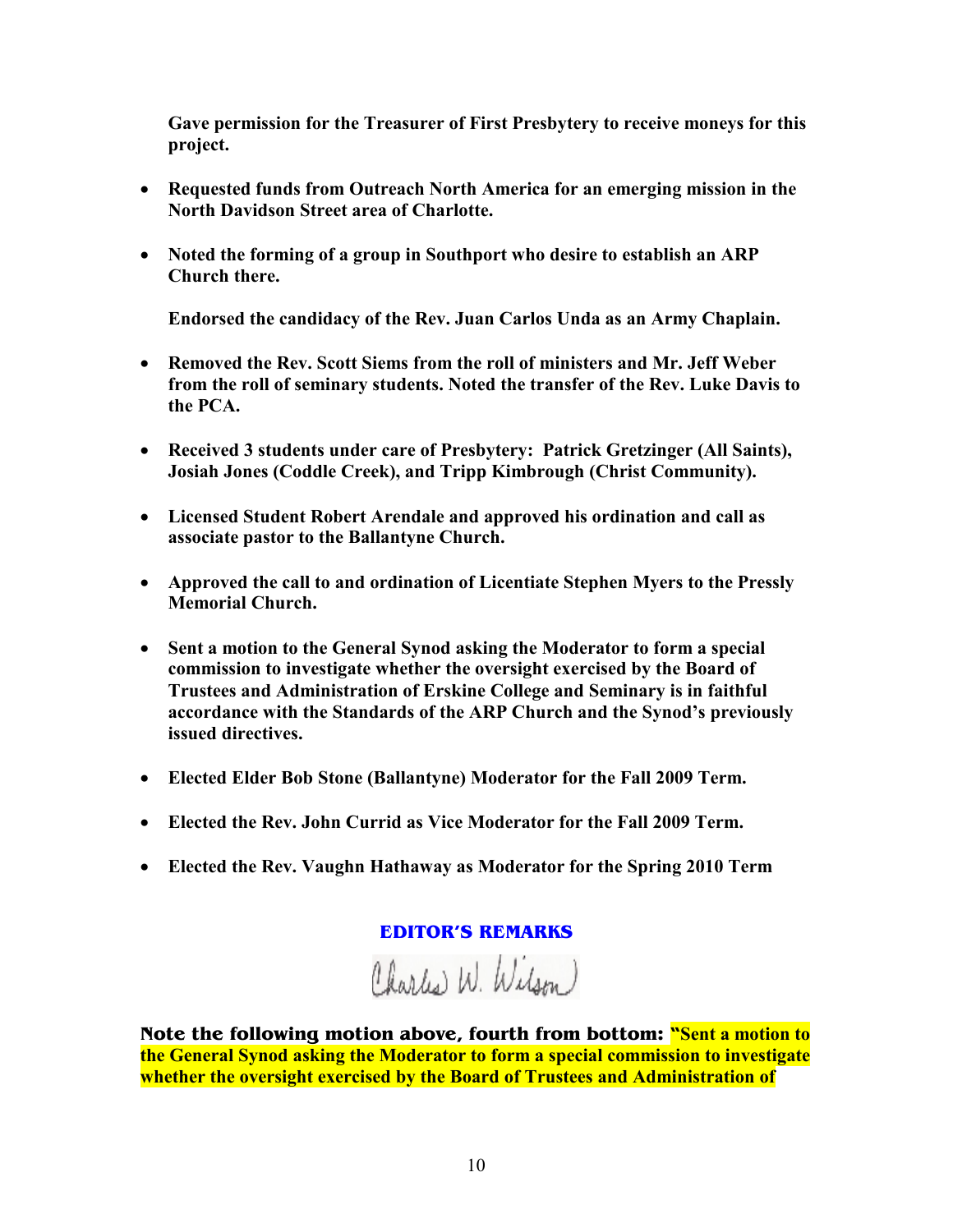**Erskine College and Seminary is in faithful accordance with the Standards of the ARP Church and the Synod's previously issued directives."** 

**Someone has said that "Personnel is policy." The situation at EC/ETS is serious. The leadership and stewardship of the Board and the senior administrators regarding direction at EC/ETS are seriously questioned by many. In the model of Wheaton College, it is the desire of many of us to see Erskine College the premiere Christian Liberal Arts College in the southeast. In the model of a seminary that is unashamedly Presbyterian, Reformed, Confessional, and Evangelical and uniquely and proudly Associate Reformed Presbyterian, it is the desire of many of us to see Erskine Theological Seminary the premiere seminary in the southeast. How are these to be accomplished? Who are the leaders to accomplish these lofty goals?** 

#### **EDITOR'S REMARKS**

#### **Below is a report that was distributed at the meeting of First Presbytery.**

**Report of the Seminary Committee on Allegations about the Leith Chair and Certain Seminary Faculty Members October 16, 2008** 

**The Seminary Committee was asked by the Board to "conduct a thorough review of matters related to recent allegations about the John Leith Chair and certain Erskine Seminary Faculty members and to report our findings and recommendations to the Board."** 

**The Committee faced a challenge in accomplishing its task in that most of the "allegations" took the form of rumors, innuendo, and proposed memorials to**  presbyteries that were never passed. Nevertheless, the Committee met on two **occasions, conducted extensive interviews with two faculty members whose names had been mentioned in the allegations, and reviewed other related matters.** 

**At the request of the administration, Dr. Michael Bush and Dr. Richard Burnett were interviewed at length by the Committee. Both men appeared voluntarily and cooperated fully with the Committee. They submitted written statements of their position and responded in writing to questions from the Committee. The Committee met with them both at great length on two occasions. A full and detailed discussion on numerous aspects of the issues involved was held. . Both men expressed certain scruples about the use of the term 'inerrancy' to describe their**  positions on Scripture. Not all Committee members were fully satisfied with some of **the answers provided. However, both men did affirm that the Bible is the Word of God and that "the Bible is without error in all that it teaches." They affirmed the verbal and plenary inspiration of Scripture. They affirmed that the Bible is infallible in its authority in keeping with the Westminster Standards. The**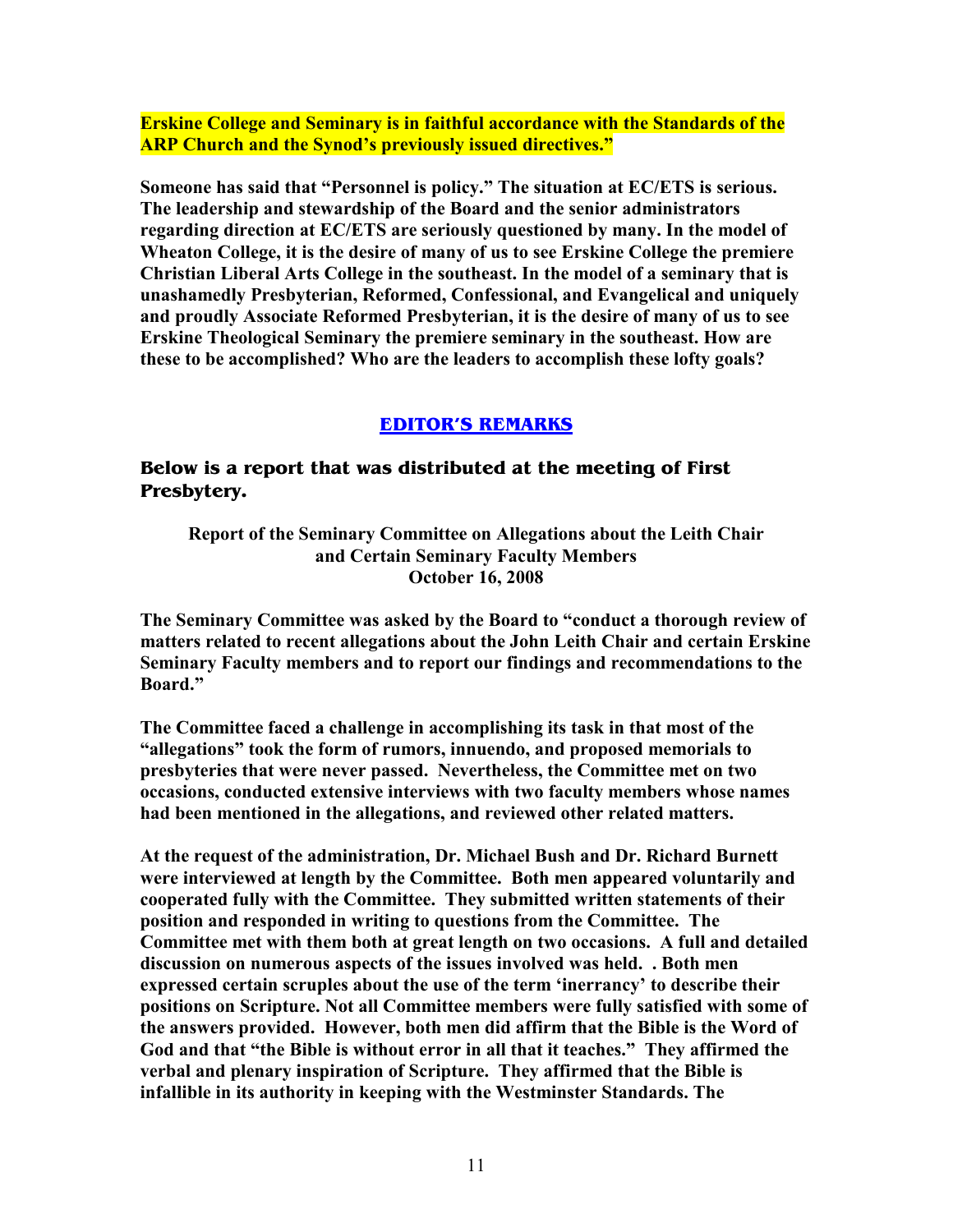**Committee was in unanimous agreement that both men are in full accord with the terms under which they were called and affirms their continued ministry at the seminary.** 

**With regard to the complaint by Rev. Wright about Dr. Burnett's over emphasis on Karl Barth in the Theological Hermeneutics course, the Committee found that the Seminary had followed its established policies in dealing with the complaint. The Seminary grievance process found that Dr. Burnett acted appropriately, and Rev. Wright has not appealed the decision. After reviewing the documents in the case, the Committee found no basis for further action on the matter. It should be noted that this is the only complaint that has been received about the content of Dr. Burnett's teaching, and no such complaints have been received about Dr. Bush's teaching.** 

**With regard to allegations about the John Leith Chair and the possibility of it being used to introduce neo-orthodoxy into the Seminary, the Committee reports that the Chair is currently held by the respected orthodox reformed scholar, Dr. Hughes Oliphant Old, and that the terms of the John Leith Chair and Seminary policy require that any future faculty member to be called to fill the Chair will have to meet all requirements for faculty appointment in the Seminary, including those in the Manual of Authorities and Duties of the ARP Church.** 

**With regard to the allegations that neo-orthodox theology is being promoted in the Seminary, the administration and the Seminary Committee reaffirm that, while many theological views are studied in a seminary education, there is no intent or desire that the Seminary espouse anything other than historic, orthodox, evangelical and reformed theology as defined in our policy statements. To this end, the Seminary Committee will continue to exercise careful oversight of employment and teaching at the Seminary.** 

#### **Remarks**

**The above "orphan document" purports to be a report from the ETS Seminary Committee. The date on it is October 16, 2008, so it is dated. The paper appeared on the table at the meeting of First Presbytery. It is unsigned. It is anonymous. It isn't owned by a name (though we may surmise that it came from Rev. Doug Petersen, a member of First Presbytery who chairs the Seminary Committee). However, since it seems to be an official document of some kind, the Editor of ARPTalk is going to take it seriously because it has a wide distribution now. If this unsigned document is not official, please accept my apology for introducing this discussion. If this is an official document, at least some members of the Seminary Committee are out of touch with where the ARP Church currently is and where it is headed.**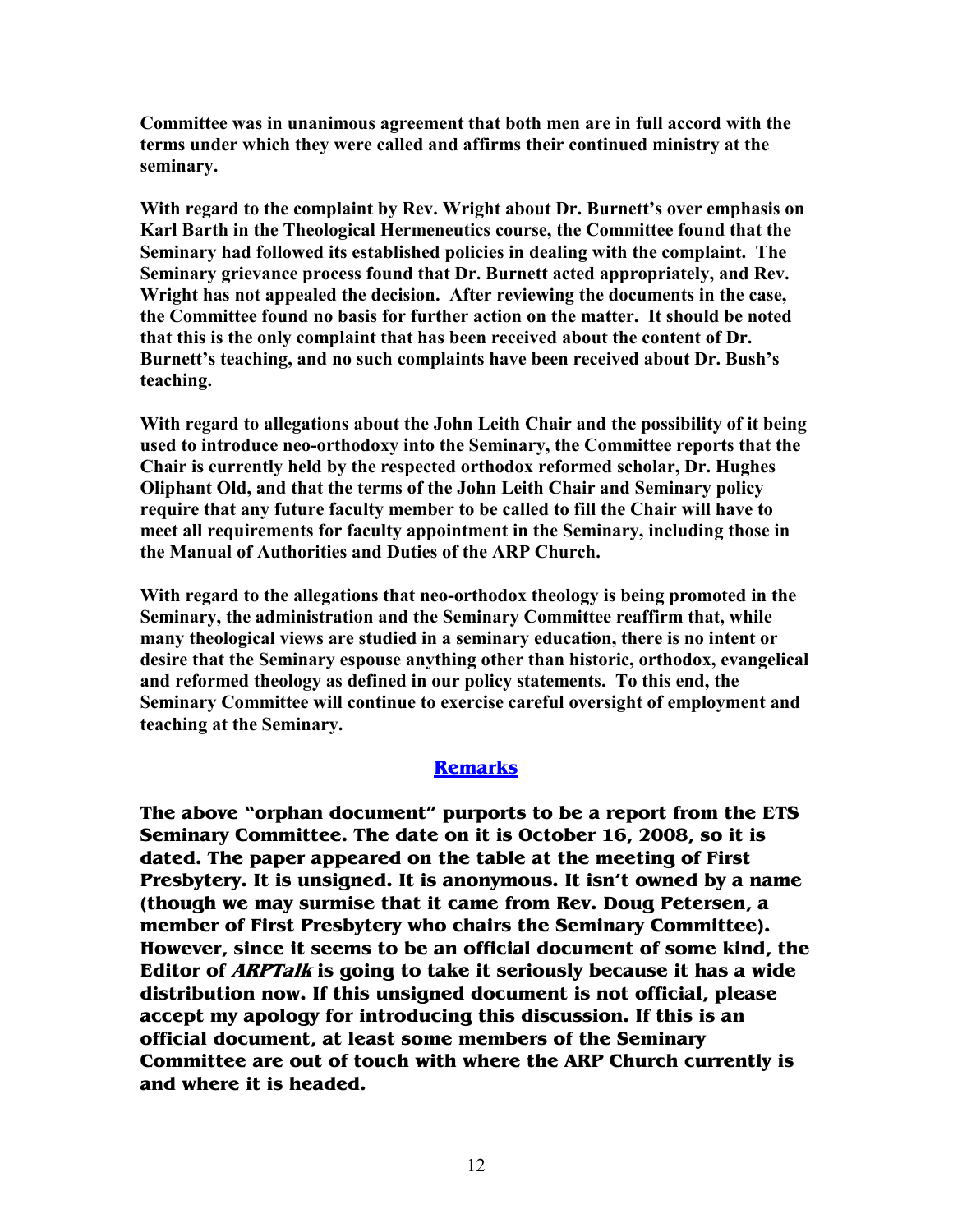**The following are the Editor's comments:** 

- **1. This is a report of an "internal audit." This is like asking a lion to keep watch over the chicken coop at night. Don't expect the roster to crow the rising of the sun! Internal audits are controlled and have expected results. Internal audits protect the status quo. Here's a good question: Why don't we ask the Moderator of General Synod to appoint an audit committee? What would that report look like?**
- **2. What are these "rumors, innuendo, and proposed memorials to presbyteries that were never passed?" The Editor of ARPTalk is afraid that some of the members of the Seminary Committee may have been miffed at something that had appeared in ARPTalk. As is well know, ARPTalk doesn't deal in "rumors, innuendo, and proposed memorials" that are hopeless, nor do the articles in ARPTalk appear as "orphan documents."**
- **3. The Editor of ARPTalk is delighted to know that Dr. Burnett and Dr. Bush have presented written statements concerning their views on Scripture and, perhaps, on other issues. May we in ARPLand see them? Please, if these are sent to ARPTalk they will be printed promptly. ARPTalk is sent to all the ministers in the ARPC who will open the attachment or go to the website. Please, let the rank and file of the ARPC see these documents. Frankly, and this is no secret, there are many of us who do not trust the oversight and interpretations of the Seminary Committee on these documents by these professors. And let's be sure to read these documents in context. As of quite recently, Mr. Burnett and Mr. Bush were refusing to affirm inerrancy. Have they changed their SUBSTANTIVE stance on the issue, or are they and the ETS leadership simply "finessing" the question?**
- **4. The Editor of ARPTalk has to ask about the statement that says that the Committee was in "unanimous agreement." The line above that states that there were those who were not "fully satisfied." That doesn't compute. The Editor of ARPTalk has been in conversation with those who were not "fully satisfied." Fairness, honesty, forthrightness, and truth demand that whoever wrote this "orphan document" reconsider what has been written.**
- **5. Dr. Burnett teaching regarding Barth and the Bible are problematic for many of us. Dr. Burnett hasn't been shy about stating that Barth's understanding on Biblical authority is the**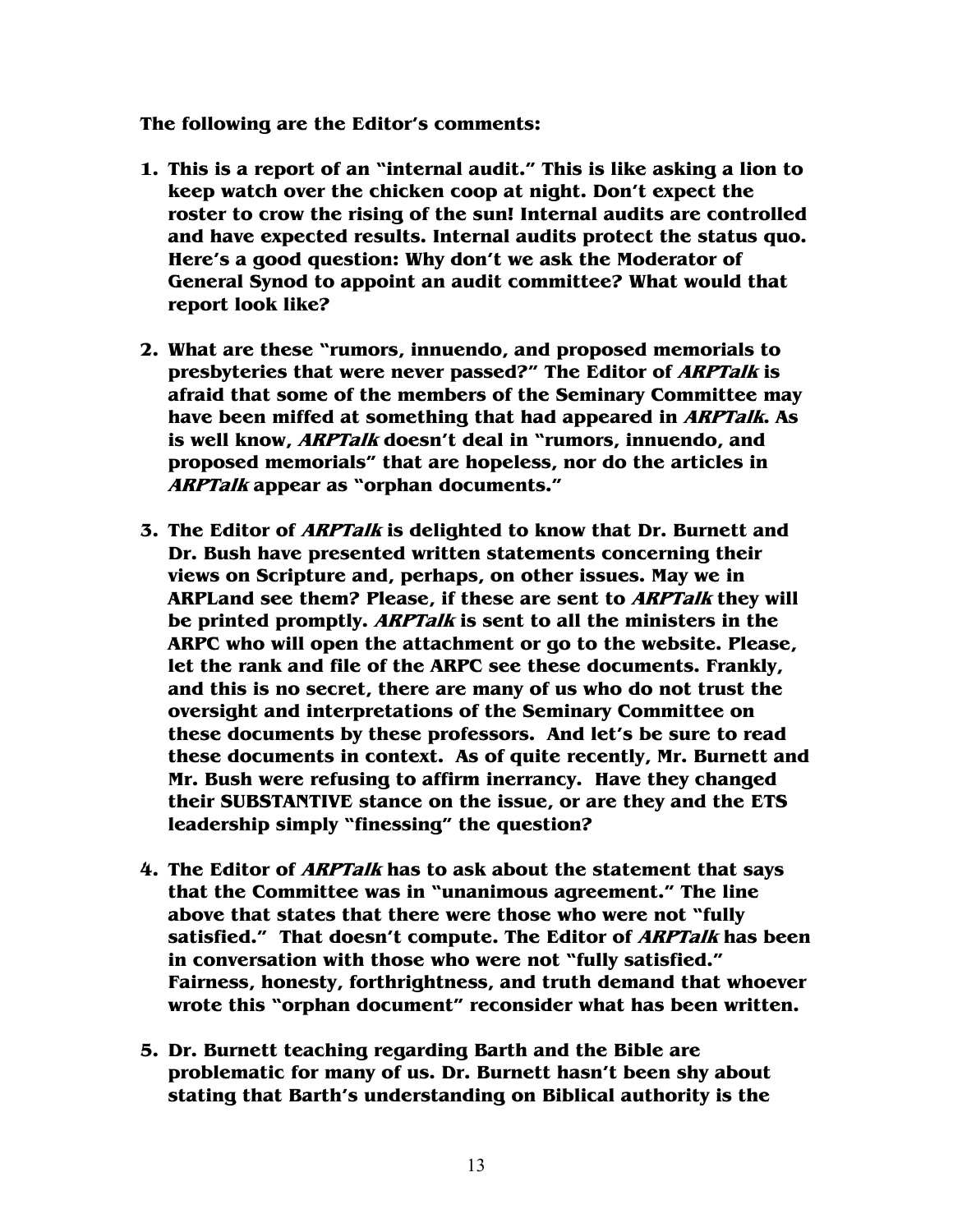**corrective to evangelicalism's view on Biblical authority. That sort of teaching doesn't cause historic evangelicals who affirm inerrancy to salute and cheer Dr. Burnett's work. Nor does it endear him to the rank and file of the ARPC. It only creates an atmosphere of suspicion and distrust in the ARPC toward our denomination seminary.** 

- **6. From the beginning, there were troubling concerns about the John Leith Chair. It is fair to say that the Leith Chair has not been joyfully received by all in the ARPC. Nor has it brought in students and money by the thousands from the PC(USA) and the Confessing Church element of the PC(USA). Those eligible for the Chair are to be PC(USA) ministers who hold to the theological positions of John Leith. Has this language been changed? While Dr. Leith's views appeared more moderate in his later years (as his own denomination moved precipitously to the left), there is no evidence that his Neo-orthodox views on Scripture changed. Has the Chair been funded yet by the PC(USA) and Confessing Church constituencies? Interestingly, when ARPs are given the opportunity to support what they believe in they respond overwhelmingly. The John R. de Witt Chair was fund almost immediately. Haven't we in the ARPC had enough of the leaven of the PC(USA)? According to the Interchurch Relations Committee of General Synod, the PC(USA) doesn't even officially recognize the existence of the ARPC. Why do we want to give aid and comfort to any of them? What is there that we in the ARPC could possibly want? What we smell in the PC(USA) isn't a church dying but a corpse rotting.**
- **7. The author of this Seminary Committee report should not have minimized the concerns of Rev. Mark Wright, an ARP minister in Second Presbytery. Mr. Wright's concerns were not a "grievance." Mr. Wright was addressing institutional direction. Even the grievance committee acknowledged this (see www.arptalk.org, ARPTalk(4), "Correspondence between Mark Wright and Erskine Theological Seminary"). This isn't an issue of "process" or whether certain people acted "appropriately." It's an issue of what is being taught at ETS. And to this day that has not been satisfactory addressed.**

**Once again, what are the greater issues involved? Is the ARPC moving in a direction of relationship with the PC(USA) or in a direction of relationship with our NAPARC brothers and sisters? Is the ARPC moving toward a view of Scripture as errant or moving in**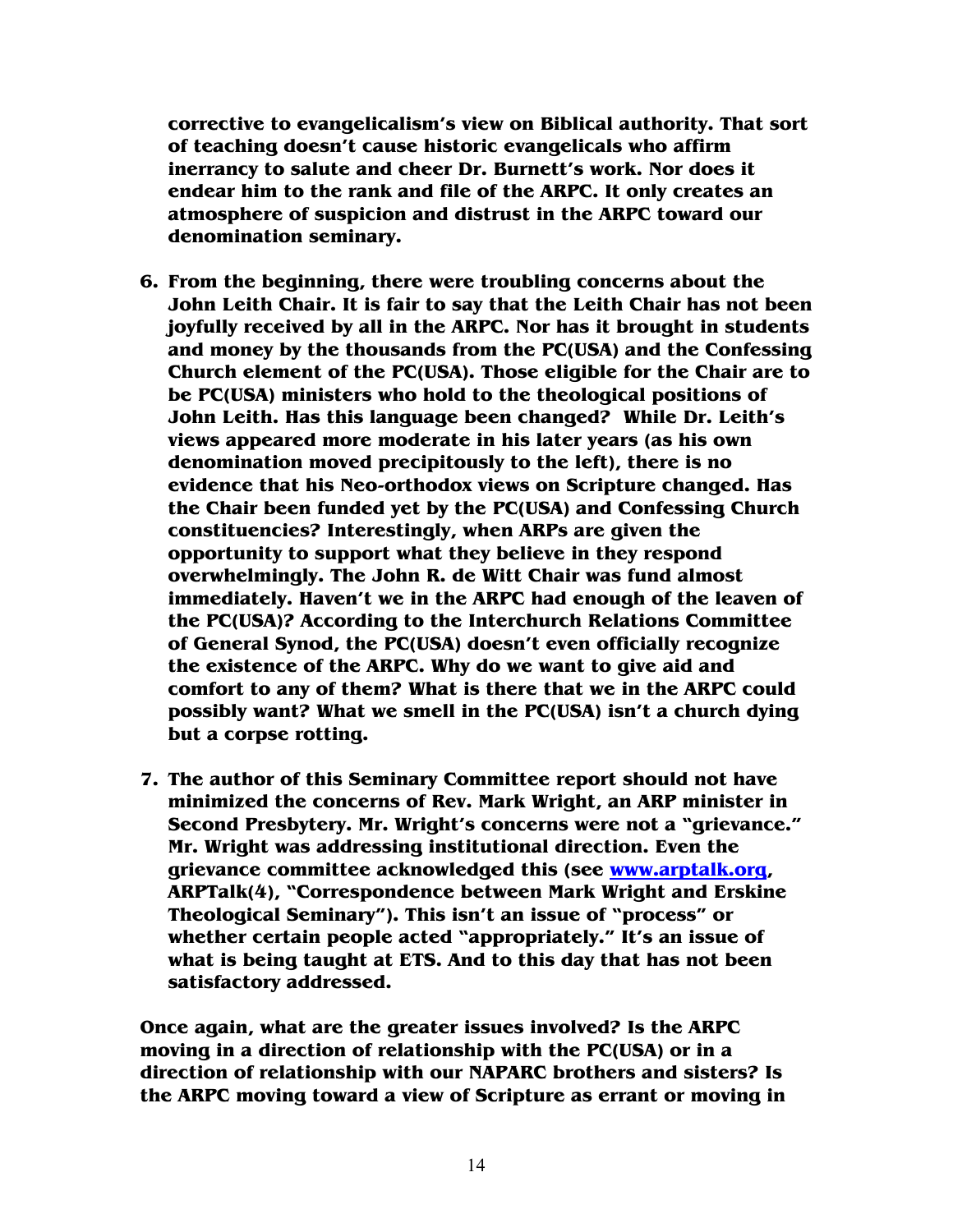**an inerrancy direction? Where will the ARPC be in ten years? Therefore, what sort of stewardship seeks to move our educational and theological institutions toward any of the elements of the PC(USA)? Our overwhelming commitment to inerrancy and our principled rejection of the ordination of women to the eldership will NOT allow the ARPC to go in that direction. At ETS why do we bend over backwards to accommodate those who do not affirm inerrancy? At ETS why do we bend over backwards to accommodate those who reject our view on the ordination of elders and pastors? Does anyone really believe that he ARPC is going to reject inerrancy or begin to ordain women to the eldership? What sort of administrative stewardship at ETS seeks to move the seminary in a non-inerrancy and an ordination of women to the eldership direction? These are longstanding problems. Why is it that no one is willing to address these questions openly? Let the Seminary Committee and the Administration of ETS deal with these issues openly for they can no longer deal with them privately and maintain the confidence of a very large portion of the church. Please, don't hide behind the façade of "due process." This is an ecclesiastical issue that involves the theological direction, the identity, the biblical integrity, and the peace and purity of the ARPC. Failure to be forthright on these issues only creates suspicion and division in the church.** 

**The Editor of ARPTalk and those who are in agreement with the purposes of ARPTalk want to be proud of ETS. Enter into open debate with us. We are mature enough to do that. Let there be agreement in the church. Two cannot walk together unless they are agreed. It seems to the Editor of ARPTalk that the greatest single threat to the theological integrity of the ARPC over the last fifty years has been posed by Erskine Theological Seminary. It is time for this chronically dysfunctional situation to change!** 

**These are my thoughts,** 

Charles W. Wilson)

**Charles W. Wilson** 

**(scroll down to the next article)**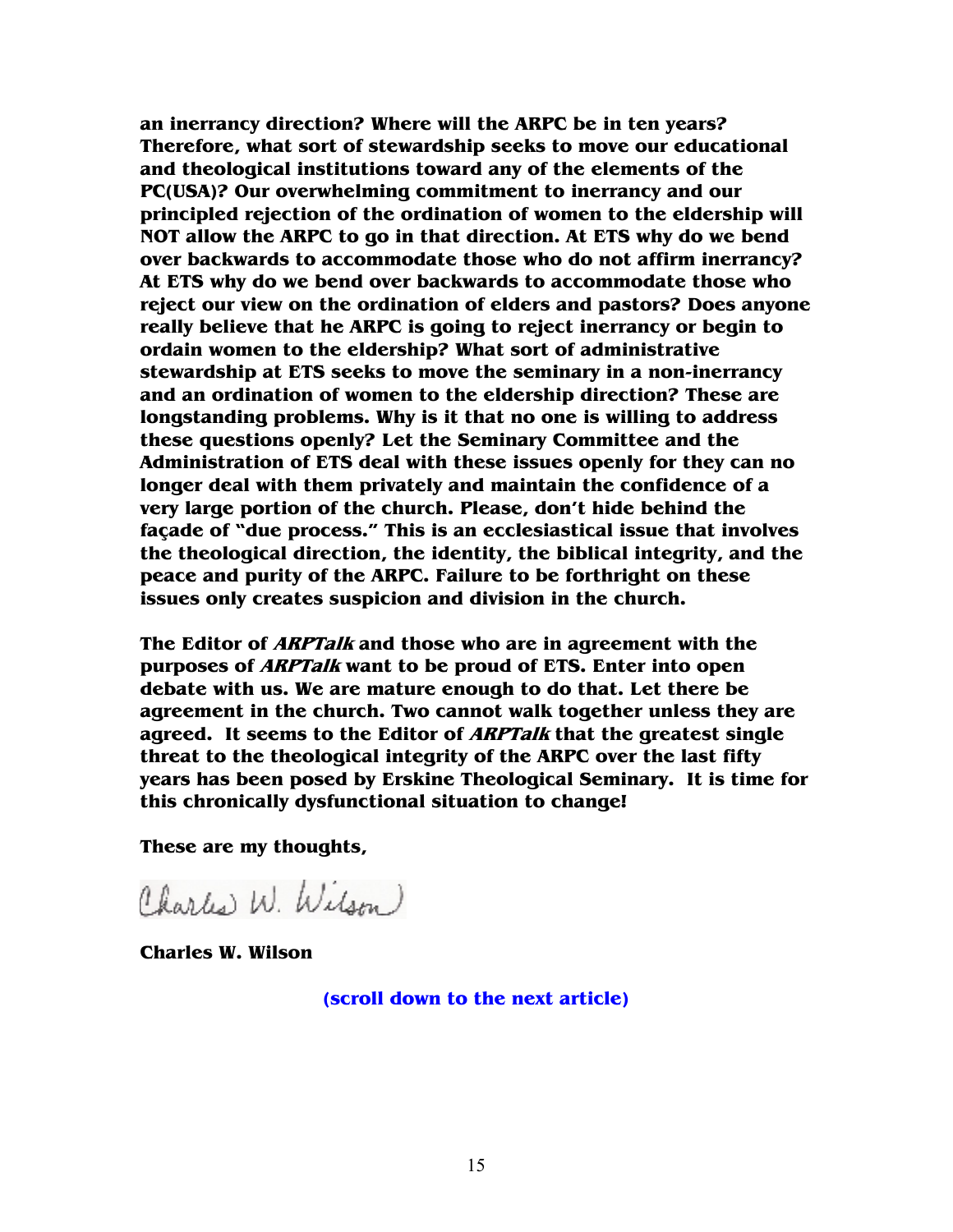

# REPORT ON THE MEETING OF ECOND PRESBYTERY

**Highlights from the Spring Meeting of Second Presbytery of the ARP Church March 10, 2009 Compiled by Charles W. Wilson** 

- **Received a tribute by Dr. R. T. Ruble in memory of Dr. Jack Farnam Heinsohn.**
- **Received a report by Rev. Walt Shepherd regarding his work "outside the bounds of the Presbytery."**
- **Students Tim Brooks and Mark Hering preached "student sermons."**
- **Dr. John Carson gave a report on the work of MT3.**
- **A memorial from the Unity ARP Church regarding the severing of relationships with the PC(USA) was forwarded to Synod's committee on Inter-Church Relation "as an expression of our concern."**
- **The Executive Committee has asked the Committee on Stewardship to make a study on projected revenue and expenses for the next five years.**
- **The Executive Committee asked the Committee on Candidates and Credentials to contact the appropriate committee in First Presbytery to determine why student Spenser Swain was unable to pass their examination.**
- **The Executive Committee asked the Committee on Candidates and Credentials to review Second Presbytery's examination procedures.**
- **Mr. Stuart M. Moore was received by transfer from Catawba Presbytery as a "Student of Theology."**
- **Rev. Spenser Swain, having been ordained by an independent Reformed Church**  in Rockwell, NC, was removed from the roll of Presbytery.
- **Report of the Judicial Commission on the "Minority Report" of the MHWC regarding Dr. L. Thomas Richie and the Young Memorial ARP Church. The following were recommended and passed:**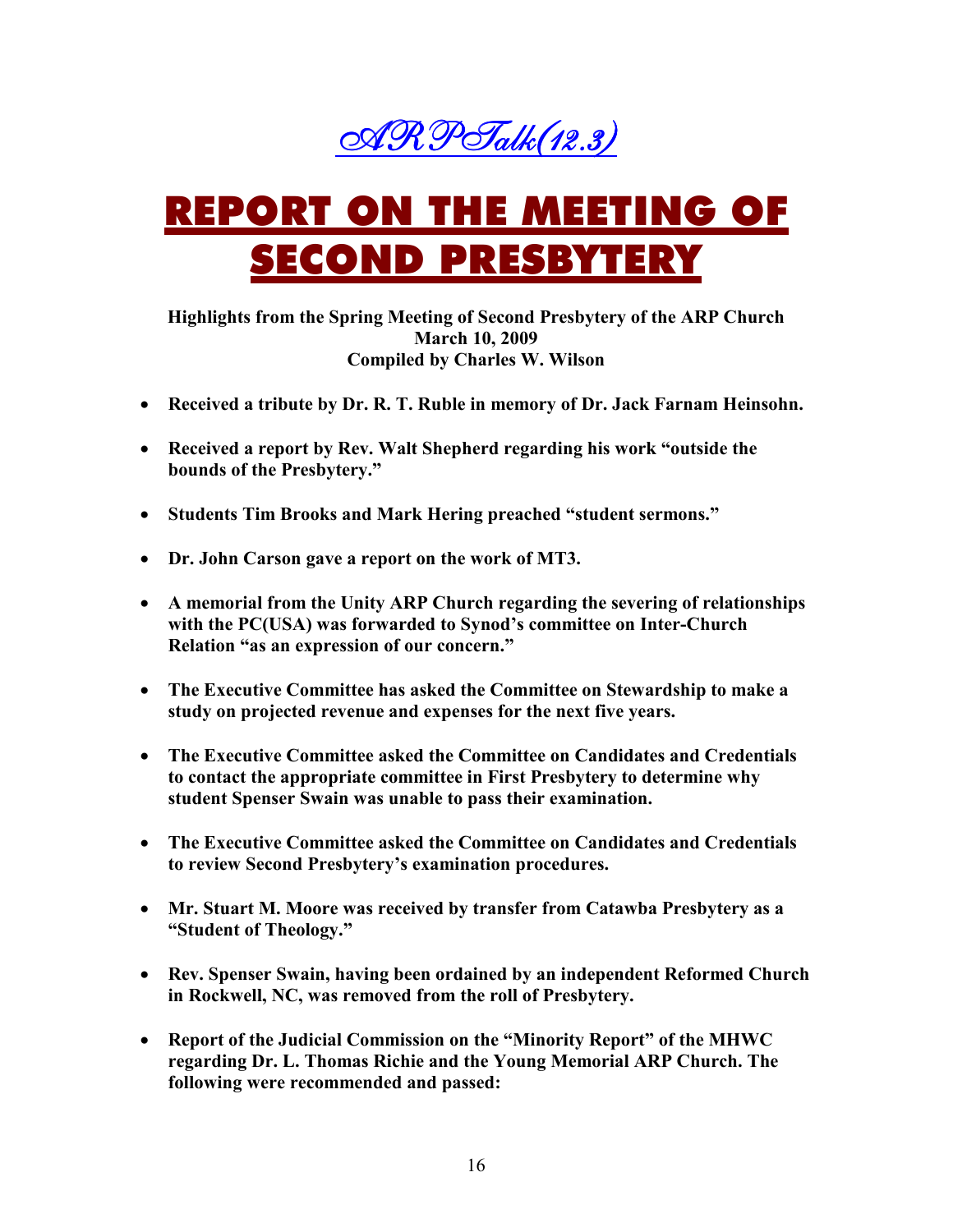- $\Box$  The Commission recommends that with respect to retiring ministers, Second Presbytery adhere to the *Form of Government* procedures applicable to any situation in which the Pastoral relationship is dissolved; and in order to do so, require ministers to request retirement far enough in advance that the Moderator has time to call a meeting of the Presbytery to consider and act upon the request prior to the expected retirement date. If the retirement request is approved, Presbytery should dissolve the pastoral relationship effective on the retirement date, and then confer retired status upon the minister without further descriptive qualification.
- $\Box$  The Commission recommends that Second Presbytery request that General Synod's special committee on revising the *Form of Government* review and clarify ministerial retirement procedures in conformance with the above.
- $\Box$  The Commission recommends that Second Presbytery, in conjunction with General Synod, should develop guidelines on the use of electronic communications.
- $\Box$  The Commission recommends that Second Presbytery, in conjunction with General Synod, provide guidance to the Minister & His Work Committee regarding known but not formally stated issues which may arise with regard to doctrine and conformity with the ARP standards.
- $\Box$  The Commission recommends that Second Presbytery take great care not to approve Session minutes which contain indications of practices not in conformity with the ARP standards.
- $\Box$  The Commission recommends that Second Presbytery instruct the Young Memorial Session to immediately cease the practice of serving communion to non-communicant members.
- $\Box$  The Commission recommends that Second Presbytery inform the Young Memorial Session that it was out of order with respect to the letter of censure sent to Dr. Rob Roy McGregor.
- $\Box$  The Commission recommends that the Minister and His Work Committee review with the Young Memorial Session the church's website and the appropriateness of the material available on the site.
- $\Box$  The Commission recommends that Second Presbytery review and revise the procedures manual with respect to the duties of the Stated Clerk; specifically describing the responsibilities and procedures of the Stated Clerk with respect to the dissemination of information related to the work of the Presbytery.
- $\Box$  The Commission recommends that the Minutes of Second Presbytery for October 14, 2008, be clarified to show that no action was taken on Recommendation No. 1 of the Minister & His Work Committee report because of the a motion by Dr. Charles Wilson that was passed.
- The Commission recommends that Second Presbytery send a letter to the General Synod concerning a proper understanding of how duty #19 of the Principal Clerk is to be properly interpreted and acted upon by the Clerk.
- $\Box$  The Commission respectfully requests that the Judicial Commission be dissolved and that follow up on approved recommendations be accomplished through appropriate Presbytery means**.**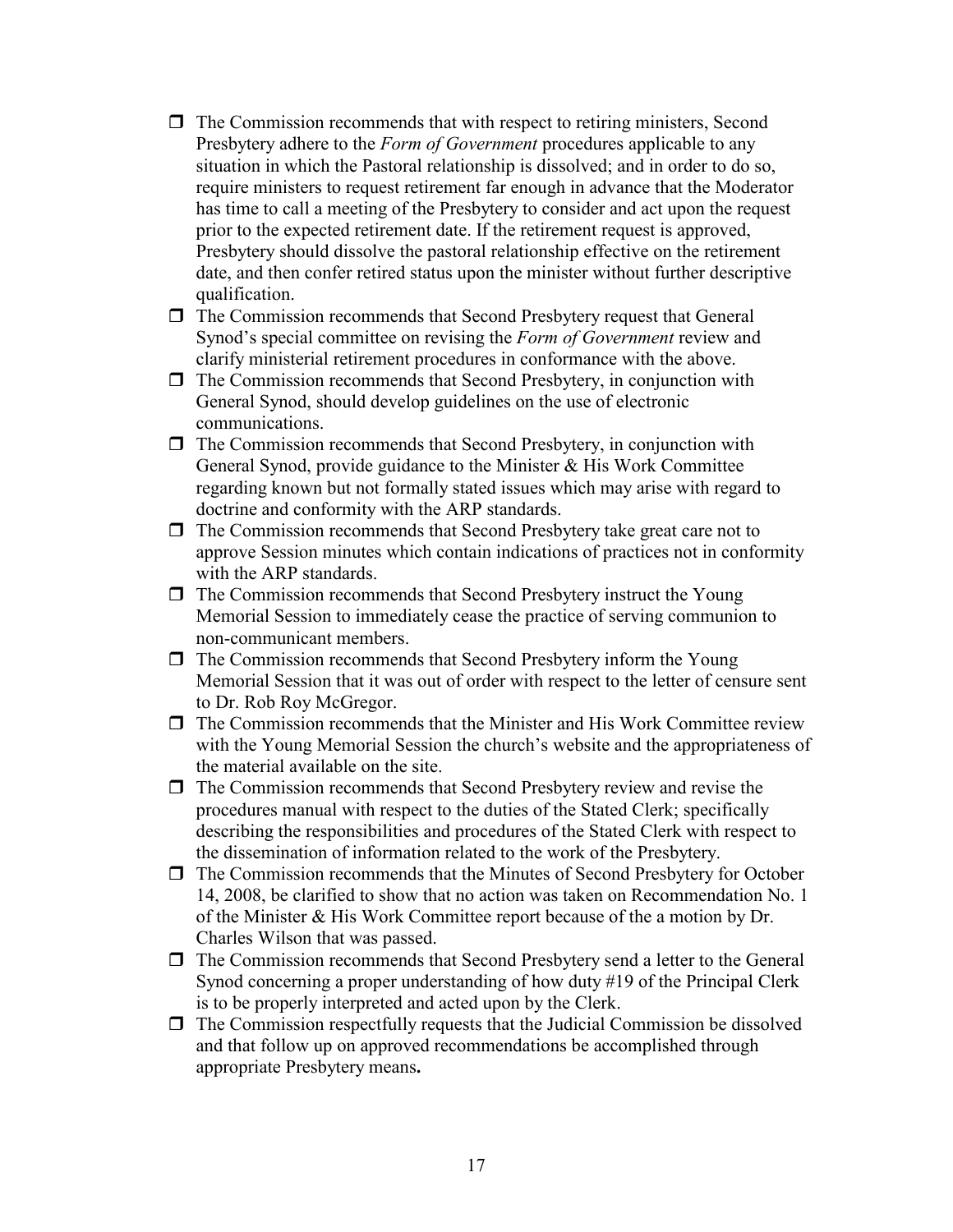- **A motion was made and passed that Dr. L. Thomas Riche be granted "honorable retirement" by the Presbytery. The vote was taken by "secret ballot." The motion passes, 36 to 32.**
- **A motion was made and passed to thank the members of the Judicial Commission for their work.**
- **The Minister and His Work Committee report was presented. The following were recommended and passed.** 
	- $\Box$  Minister and His Work Committee recommends that all Presbyters reacquaint themselves with the Book of Discipline, specifically IV, 3-4, "…to effect reconciliation without disturbing the peace of the church…." Copies of correspondence of complaints and/or calls for redress of grievance should not be sent to mass distribution lists before they are handled privately and then through the appropriate committees of the courts of the church.
	- $\Box$  That Presbytery receive [as corrected] as information the items contained in I. & II. Above regarding Charles Wilson. [See below Mr. Wilson's statement which was read into the Minutes of Presbytery.]
	- $\Box$  That Presbytery approve the request of First Presbyterian Church of Tucker to continue the services of TE John Allen Little for one year.
	- $\Box$  That Presbytery pray for the Lord's guidance of Jay West as he seeks the Lord's call for his life and ministry.
	- $\Box$  That Presbytery approved the request of Jeffrey Lewis to resign as pastor of Grace Presbyterian, pending the approval of the congregation, and that Presbytery pray for him and the church.
	- $\Box$  That Presbytery continue to pray for the Louisville church as they seek a pastor.
	- $\Box$  That Presbytery continue to pray for the Abbeville-M. Carmel church and Lee Bond as they move forward with a call to Dr. Bond.

**[The following is Mr. Wilson's statement which he read before Second Presbytery and it was moved and passed to be read into the minutes of Second Presbytery. The**  statement is an apology to Mr. Neely Gaston regarding his leadership of the Young **Memorial Session. Mr. Wilson sent a letter to the Minister and His Work Committee and to the Executive Board of Synod asking for an investigation of why the Young Memorial Session allowed Dr. Amy-Jill Levine, a well-known liberal, feminist, pro-homosexual, Jewish, New Testament scholar at Vanderbilt Divinity School, to speak at the Young Memorial ARP Church. The statement is also an apologia of Mr. Wilson concerns.]**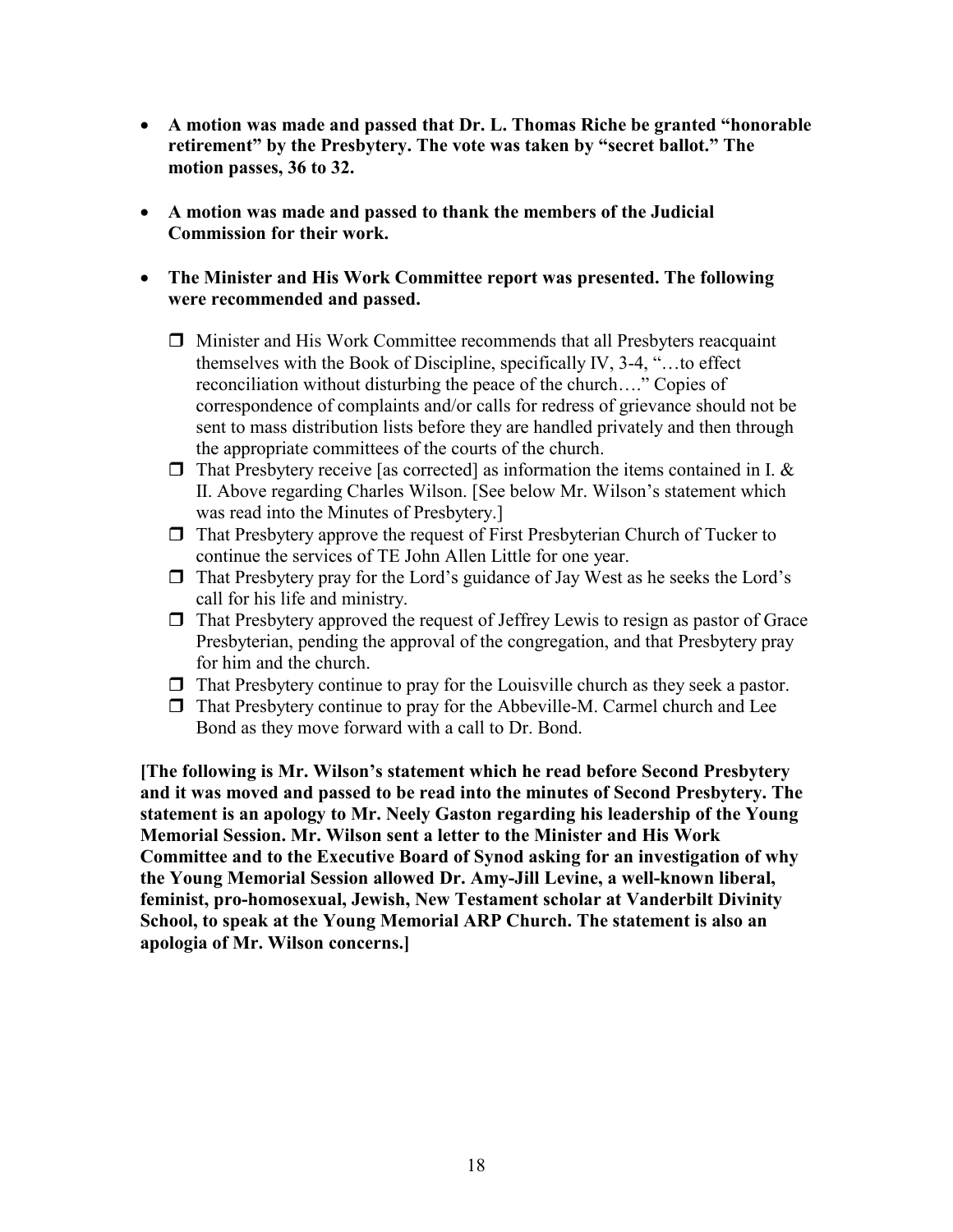#### **Statement to Second Presbytery March 10, 2009**

**Mr. Moderator,** 

**Having read the report of the Committee on the Minister and His Work, I want to make the following statement.** 

**First, judging by the Committee's report, I see that some people have interpreted my letter calling for an investigation of the Young Memorial Session's hosting of Dr. Amy-Jill Levine as being personally directed at Mr. Gaston. The Scripture passages I quoted in that letter were directed, not at Mr. Gaston, but against Dr. Levine—a Jewish, pro-homosexual, New Testament scholar from Vanderbilt Divinity School who was hosted by the Young Memorial Church. For this lack of clarity in my writing I sincerely apologize for any hurt I caused Mr. Gaston. It was never my intention to fault him but to question the wisdom of the direction taken by the Session. I have known Mr. Gaston as a fellow presbyter for many years and have supported him in various ways over the years. As is known by many, I was very active in recruiting and supporting Mr. Gaston in his successful run for Moderator of the General Synod some years ago. Henceforth, I will seek to use due prudence in the way I present concerns so that this kind of confusion does not reoccur.** 

**Second, it was not my intention to allege wrongdoing on Mr. Gaston's part regarding his leadership of the Young Memorial Session involving the issue with the Anderson School of Theology for Lay Persons. I simply asked questions. I was astonished by the circumstances that allowed what the Bible calls a "wolf" to come into a Christian Church and give sanctioned addresses to the people of God. However, I was not a participant in the decision making process and I do not know the particulars of the Young Memorial Session's decision as they dealt with a situation that was set up by others. The decision I would have made is not what others made under the stress of the situation. I can see where various comments in my letter to the Committee might be taken by some to suggest wrongdoing on Mr. Gaston's part. Again I apologize for the misunderstanding. However, I would ask the Committee to change their wording on this matter from "clearly untrue" to "potentially misleading" in their final report. I will discuss this more when I meet with them. I am encouraged to hear from the Committee that the Young Memorial Session is disassociating their church from the Anderson School of Theology for Lay Persons and is attempting to**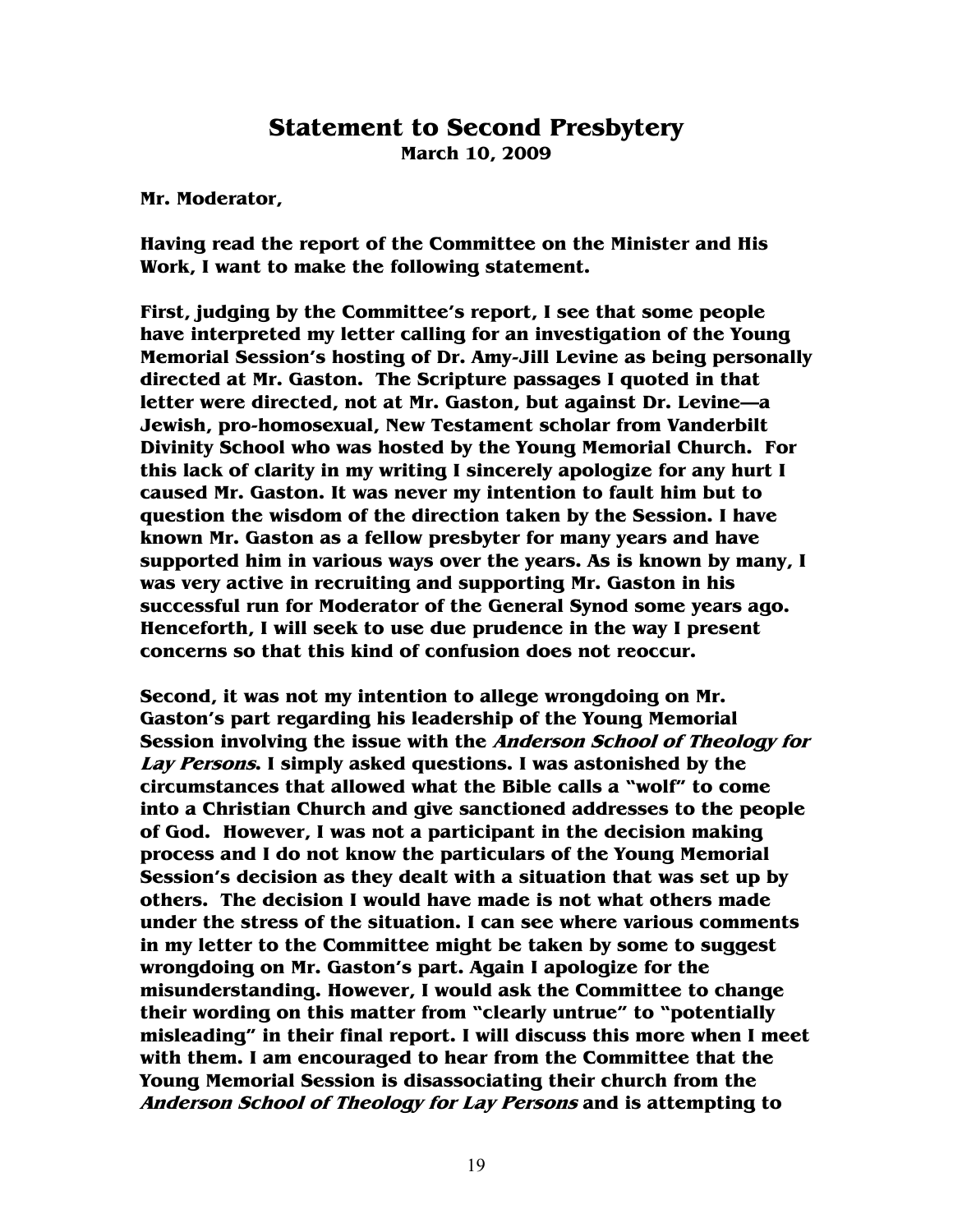**move to the theological center of the Associate Reformed Presbyterian Church.** 

**Having said the above, I want to make it clear that I remain very concerned about the issues I have voiced in the previous fourteen editions of ARPTalk. It is the issues I wish to address and I will make every effort to stay focused on the issues and not specific individuals. To be clear and particular, I am very concerned about the following matters:** 

- **1. I am concerned about a continuing Barthian influence on future generations of Associate Reformed Presbyterian ministers at our Associate Reformed Presbyterian seminary.**
- **2. I am concerned about the erosion of a Synod-mandated commitment to the inerrancy of Scripture at Erskine College and Seminary.**
- **3. I am concerned about the issues of missional fidelity and of faith and practice at Erskine College. Once again students are presenting substantial and substantive complaints that Erskine advertises one thing and practices quite another. Even a senior faculty member agrees with the students.**
- **4. I am concerned about the presence of faculty members at Erskine College who mock historic Christianity and belittle Christian students.**
- **5. I am concerned about the long-standing de facto subversion of the Synod-mandated mission of Erskine by a Board of Trustees that is clearly divided. The Erskine Board is more or less selfperpetuating because the Nominations Committee of the General Synod often simply accepts most or all of the Board's nominations. In effect, a status quo is maintained between "conservatives" and "not so conservatives" on the Erskine Board.**
- **6. I am concerned about the Erskine Seminary Administration's protection and promotion of theologians and administrators who do not affirm the inerrancy of the Bible.**
- **7. I am concerned about a lack of transparency and openness by the Erskine Administration and Board of Trustees.**
- **8. I am concerned about the perpetuation of an ecclesiastical relationship with the PC(USA)—a relationship that is dishonoring to Christ and his Word.**
- **9. I am concerned about a Board of Trustees that sets loyalty to Erskine over loyalty to the Associate Reformed Presbyterian Church.**